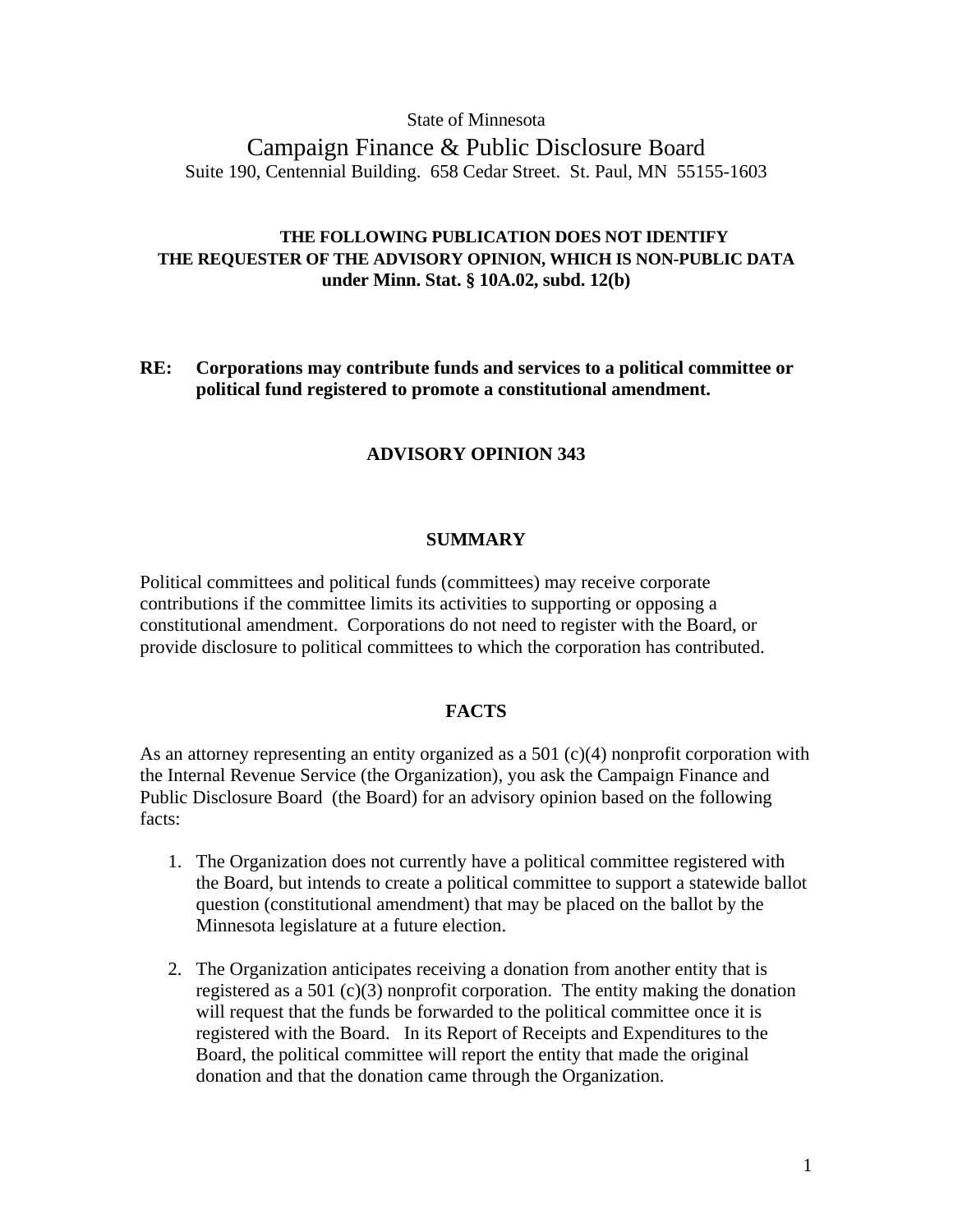- 3. The Organization anticipates receiving a donation from a corporation that is to be used to support state ballot question political committees throughout the country. With the consent of the corporation making the donation, the Organization intends to forward part of the donation to the political committee that will be organized in Minnesota. The political committee would report the corporation that made the original donation, and that the donation came through the Organization.
- 4. The Organization is aware of an individual donor who wishes to make a contribution of stock to the political committee once it is registered. The political committee does not anticipate having a brokerage account that can accept or sell stock. With direction from the donor the Organization will accept and sell the stock, then forward the proceeds to the political committee once it is registered. The political committee would report the individual who donated the stock, and that the donation came through the organization.

### **ISSUE ONE**

If the political committee accepts and reports the donations as described in the facts of this opinion, will it have violated the Minnesota Ethics in Government Act (Chapter 10A)?

#### **OPINION**

When determining the legality of a donation under the provisions of Chapter 10A it is necessary to consider the following questions: Is the donation from a prohibited source? Is the donation made in a way that attempts to circumvent the limits found in the provisions of Chapter 10A? Is the donation reported to the Board with the proper disclosure?

Although the Board cannot offer an advisory opinion on a statutory provision outside of its jurisdiction, it may reference statutes that affect the administration of Chapter 10A. Such a statute is Minn. Stat. §211B.15, subd. 4, which provides that corporations may make contributions or expenditures to promote or defeat a ballot question. In advisory opinion 257 (copy attached) the Board found that the specific authorization found for corporate involvement in ballot questions found in Chapter 211B extends to political committees registered under Chapter 10A to promote or defeat a constitutional amendment. The Board continues to believe that Minn. Stat.§211B, subd. 4, is the authoritative statute for corporate expenditures on ballot questions, and that in effect such activities are outside of Chapter 10A. It is important to note that a political committee that accepts corporate donations must limit its scope to the promotion or defeat of ballot questions. If a political committee that accepts corporate donations makes contributions to candidates, or makes independent expenditures for or against candidates, it will have violated the prohibition on corporate contributions to candidates provided in Minn. Stat. §211B.15, subds. 2 and 4.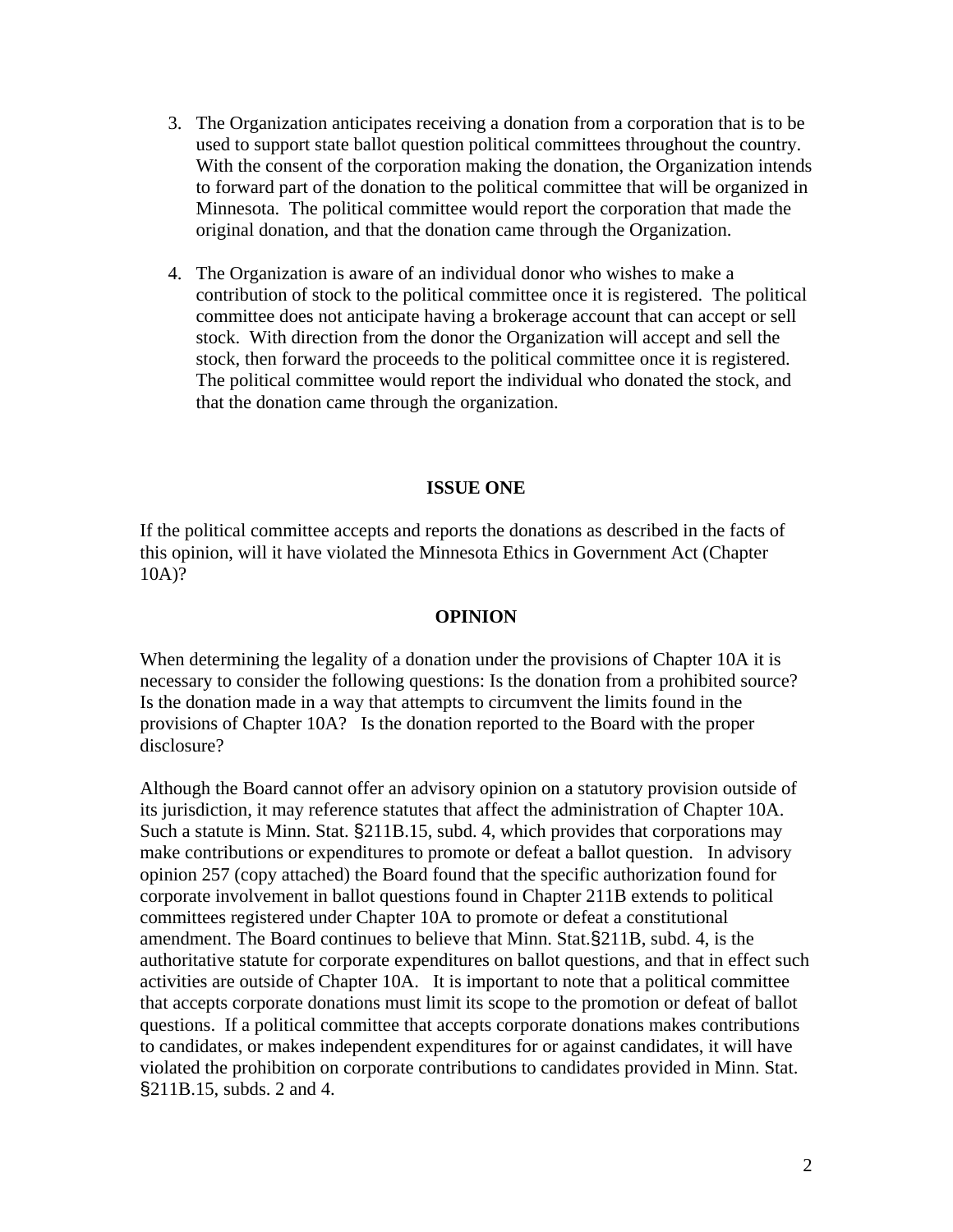The routing of donations through the Organization until the political committee is registered, or to make the conversion of stock to cash easier for the political committee, is allowable because restrictions in Chapter 10A against routing donations to a candidate through a third party do not apply to the Organization or the political committee that will be created. For example, the prohibition on earmarking contained in Minn. Stat. §10A.16 applies to contributions made with the condition that they be forwarded to a particular candidate; the statute does not extend to ballot questions. Similarly, Minn. Stat. §10A.29 which prohibits making a contribution through or on behalf of another individual or association in order to circumvent the contribution limits contained in Chapter 10A does not apply because there are no limits on corporate contributions to ballot question committees to be circumvented.

The disclosure of donations and expenditures provided by political committees registered with the Board to promote or defeat a constitutional amendment is the same as that required of a political committee created to elect or defeat candidates. That disclosure includes itemization of the name and address of any entity, including corporations, that contributes over \$100 to the committee. However, as explained in detail in Advisory Opinion 257, the Board does not view corporations as a type of unregistered association. This means that the disclosure required of unregistered associations in Minn. Stat. §10A.27, subd. 13 (a), does not apply to corporations.

Therefore, the anticipated contributions and reporting described in the facts of this opinion either meet the requirements of Chapter 10A, or are outside of its regulatory authority.

#### **ISSUE TWO**

If the Organization makes the donations described in the facts of this opinion, will the Organization need to register with the Board as a political committee?

#### **OPINION**

No. A political committee that accepts contributions and/or makes expenditures to support or defeat a constitutional amendment must register with the Board within 14 days of its first contribution or expenditure in excess of \$100. A corporation contributing to the political committee need not disclose sources of income or other expenditures to the Board.

The Board notes that in Minnesota only the state legislature can place a constitutional amendment on the ballot. As provided in Minn. Stat. §10A.01, subd. 7 promoting a ballot question includes activities that qualify the question for placement on the ballot. Individuals employed by a political committee, or by the Organization, to influence the legislature to place a proposed amendment on the ballot are required to register with the Board as a lobbyist if the individual spends the amount of time or money provided in Minn. Stat. §10A.01, subd. 21 (a). Lobbyist must report on their lobbying disbursements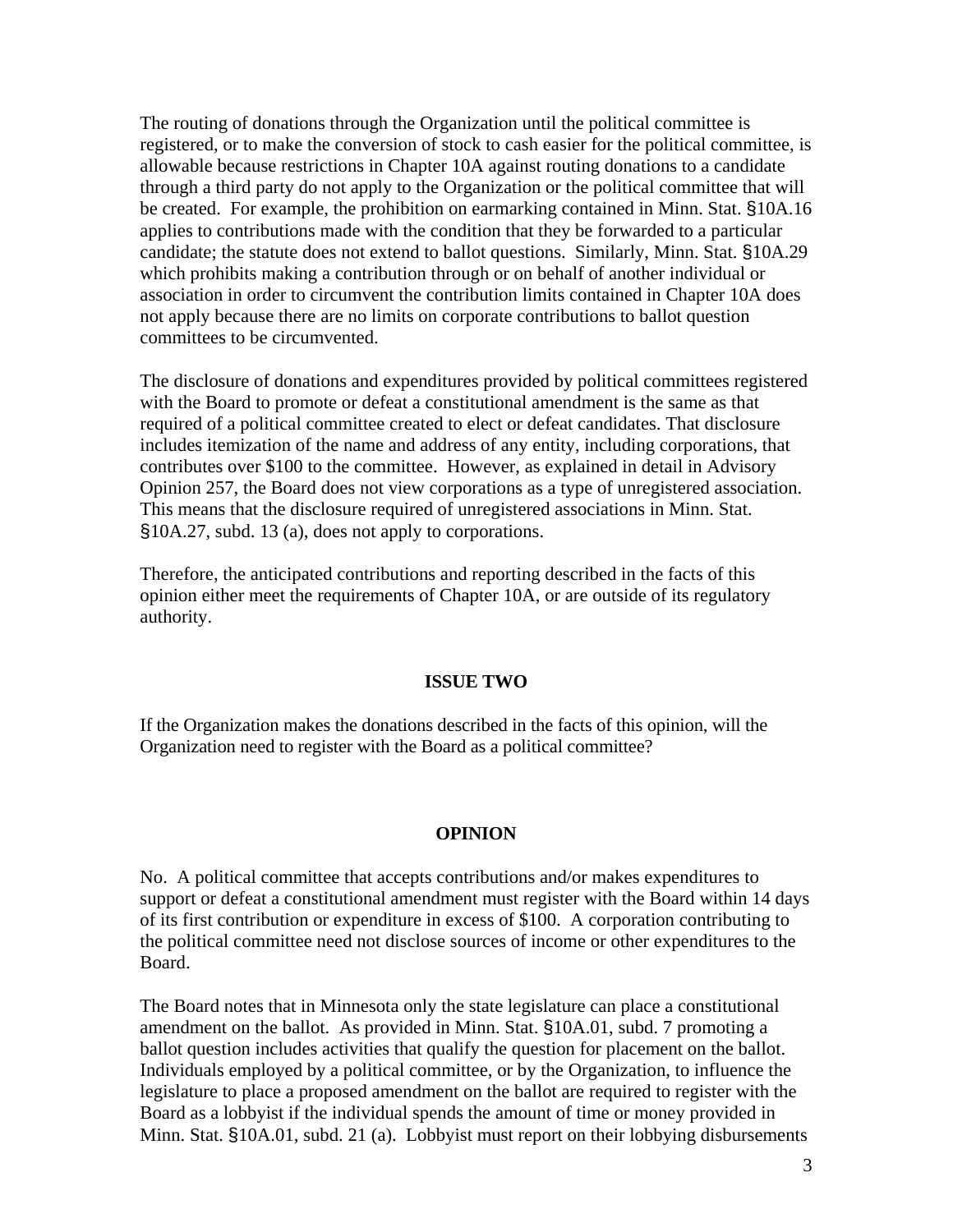**to the Board three times a year. Additionally a political committee or corporation that employs a lobbyist must submit a lobbyist principal report to the Board annually that**  contains the information required by Minn. Stat. §10A.04, subd. 6.

*<u>Issued 9 25 02</u>* 

Kelley **OLI** عمك

celley, Chair Dou Campaign Finance and Public Disclosure Board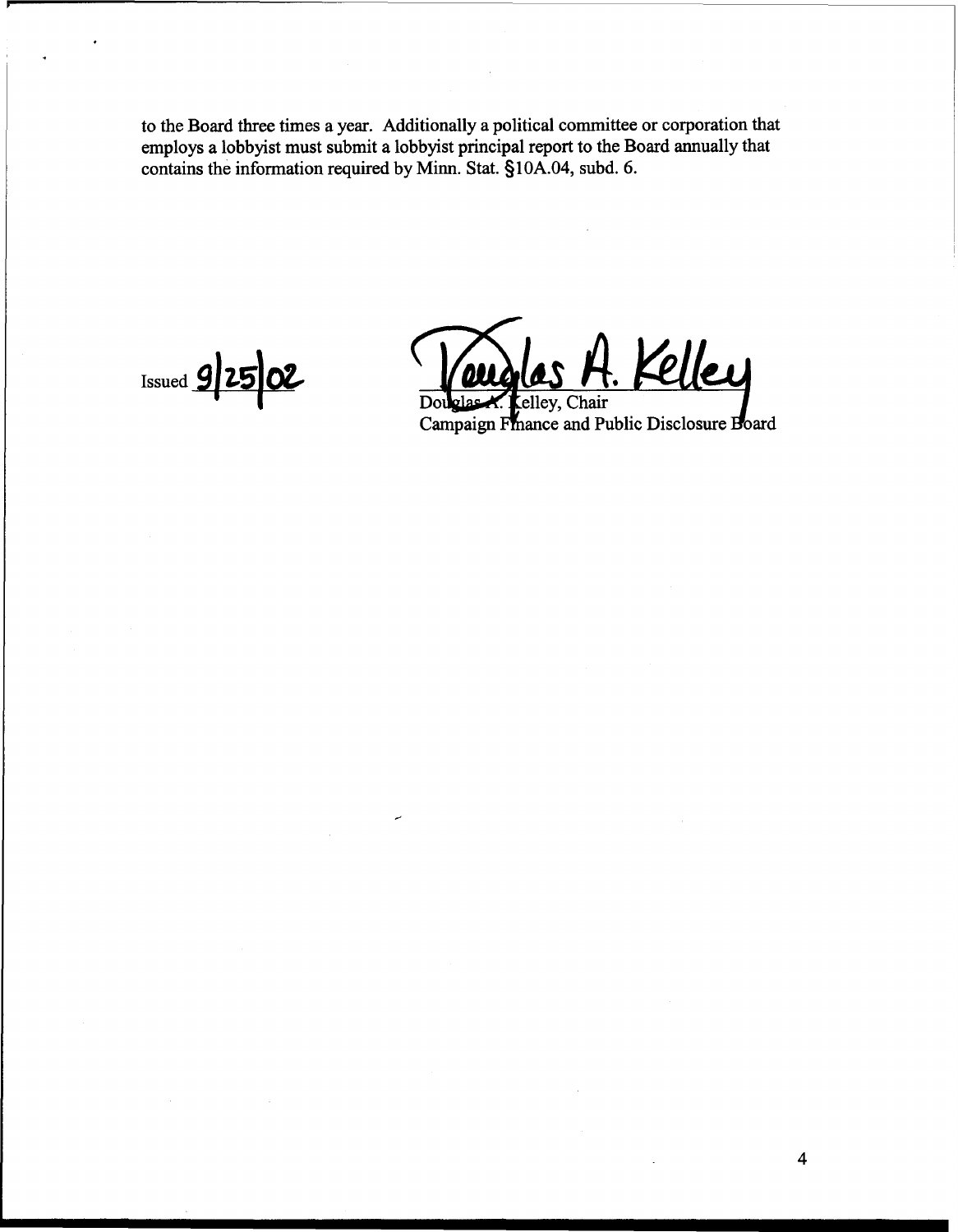## **Cited Statutes**

## **10A.01 DEFINITIONS.**

Subd. 7. **Ballot question**. "Ballot question" means a question or proposition that is placed on the ballot and that may be voted on by all voters of the state. "Promoting or defeating a ballot question" includes activities related to qualifying the question for placement on the ballot.

## Subd. 21. **Lobbyist**.

(a) "Lobbyist" means an individual:

 (1) engaged for pay or other consideration, or authorized to spend money by another individual, association, political subdivision, or public higher education system, who spends more than five hours in any month or more than \$250, not including the individual's own travel expenses and membership dues, in any year, for the purpose of attempting to influence legislative or administrative action, or the official action of a metropolitan governmental unit, by communicating or urging others to communicate with public or local officials; or

 (2) who spends more than \$250, not including the individual's own traveling expenses and membership dues, in any year for the purpose of attempting to influence legislative or administrative action, or the official action of a metropolitan governmental unit, by communicating or urging others to communicate with public or local officials.

## **10A.04 LOBBYIST REPORTS**

## Subd. 6. **Principal reports**.

 (a) A principal must report to the board as required in this subdivision by March 15 for the preceding calendar year.

 (b) The principal must report which of the following categories includes the total amount, rounded to the nearest dollar, spent by the principal during the preceding calendar year to influence legislative action, administrative action, and the official action of metropolitan governmental units:

(1) \$501 to \$50,000;

(2) \$50,001 to \$150,000; or

(3) \$150,001 to \$250,000.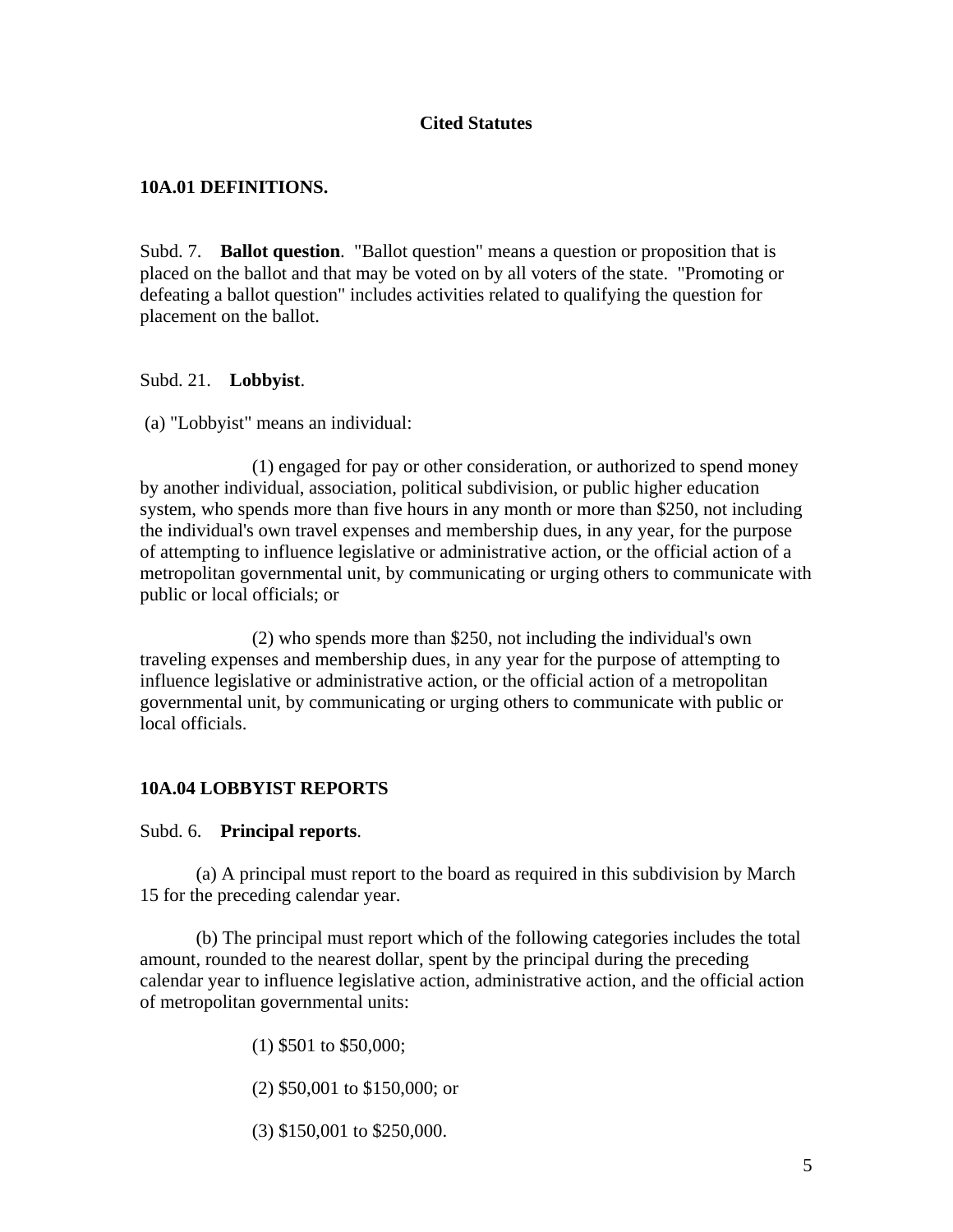(c) Beyond \$250,000, each additional \$250,000 constitutes an additional category, and each principal must report which of the categories includes the total amount spent by the principal for the purposes provided in this subdivision.

(d) The principal must report under this subdivision a total amount that includes:

(1) all direct payments by the principal to lobbyists in this state;

 (2) all expenditures for advertising, mailing, research, analysis, compilation and dissemination of information, and public relations campaigns related to legislative action, administrative action, or the official action of metropolitan governmental units in this state; and

 (3) all salaries and administrative expenses attributable to activities of the principal relating to efforts to influence legislative action, administrative action, or the official action of metropolitan governmental units in this state.

Subd. 7. **Financial records**. The board may randomly audit the financial records of lobbyists and principals required to report under this section.

# **10A.16 EARMARKING CONTRIBUTIONS PROHIBITED**

An individual, political committee, political fund, principal campaign committee, or party unit may not solicit or accept a contribution from any source with the express or implied condition that the contribution or any part of it be directed to a particular candidate other than the initial recipient. An individual, political committee, political fund, principal campaign committee, or party unit that knowingly accepts any earmarked contribution is guilty of a gross misdemeanor.

# **10A.27 CONTRIBUTION LIMITS**.

## Subd. 13. **Unregistered association limit; statement; penalty.**

(a) The treasurer of a political committee, political fund, principal campaign committee, or party unit must not accept a contribution of more than \$100 from an association not registered under this chapter unless the contribution is accompanied by a written statement that meets the disclosure and reporting period requirements imposed by section 10A.20. This statement must be certified as true and correct by an officer of the contributing association. The committee, fund, or party unit that accepts the contribution must include a copy of the statement with the report that discloses the contribution to the board. This subdivision does not apply when a national political party contributes money to its affiliate in this state.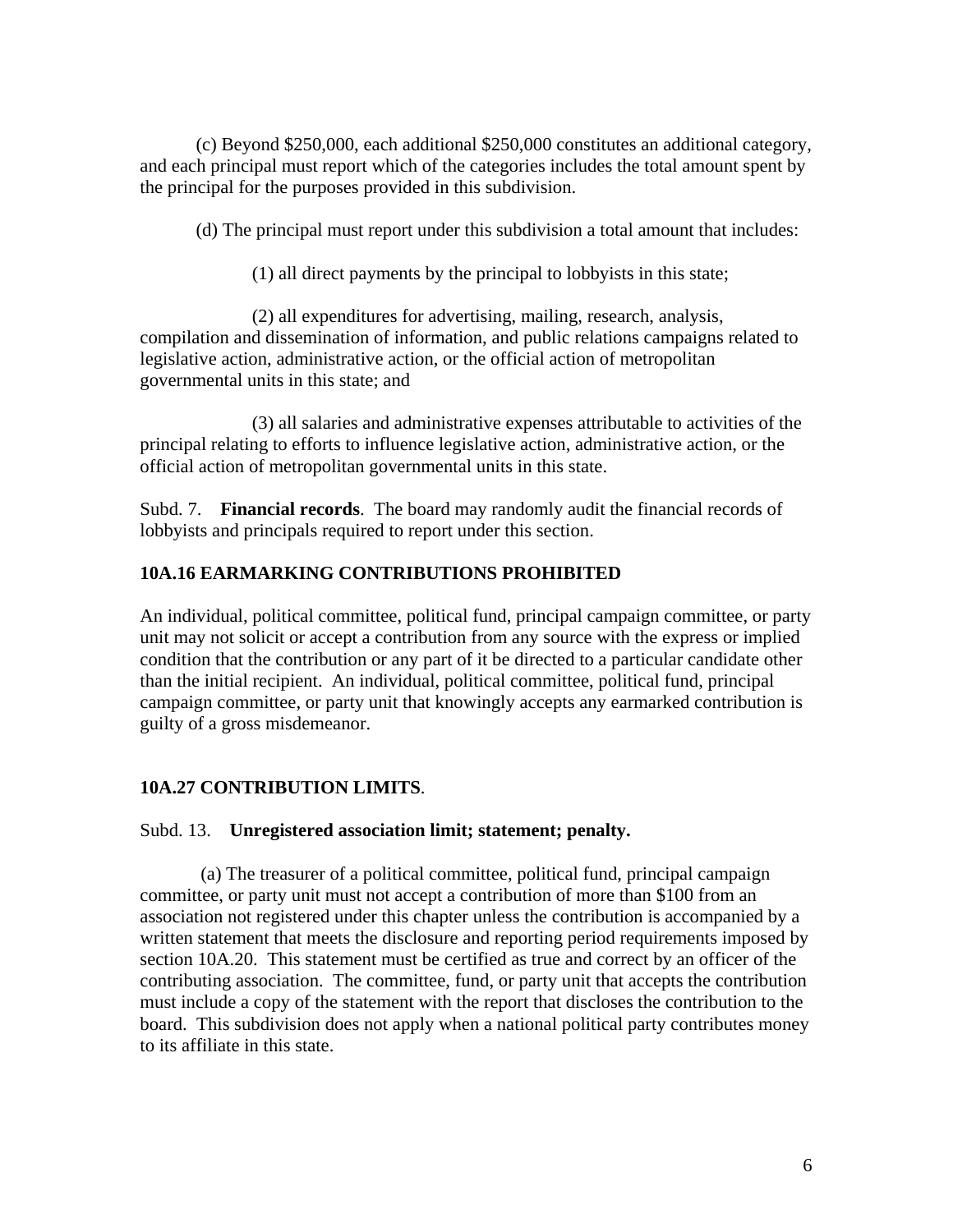## **10A.29 CIRCUMVENTION PROHIBITED**

 Any attempt by an individual or association to circumvent this chapter by redirecting a contribution through, or making a contribution on behalf of, another individual or association is a gross misdemeanor.

## **ADVISORY OPINION 257**

THIS ADVISORY OPINION IS PUBLIC DATA pursuant to consent for release of information signed by the requester

Issued to: Greta Hesse Gauthier **Director**  Minnesota Environmental Trust Fund Coalition P. O. Box 127 Shafer, MN 55074

#### **RE: Contributions from unregistered associations to ballot committee**

#### **ADVISORY OPINION # 257**

### **SUMMARY**

A corporation may make a contribution directly to a ballot question committee; an unregistered association other than a corporation must either register a political fund with the Board or provide a disclosure statement in lieu of registration in order to make the contribution. A lobbyist's activities in promoting the issues of the association the lobbyist is registered for and represents does not constitute a donation in kind to a political committee merely because the committee and the association support the same issues or because the association was involved in establishing the political committee.

#### **FACTS**

As the representative of a The Minnesota Environmental Trust Fund Coalition, a political committee registered with the Ethical Practices Board, (hereinafter referred to as "the Committee") you request an advisory opinion based on the following facts:

- 1. The Committee was established by a coalition of individuals and associations for the sole purpose of promoting a ballot question. It will not attempt to influence the nomination or election of any candidate.
- 2. The Committee wants to solicit and accept contributions from associations, including corporations, not registered with the Board.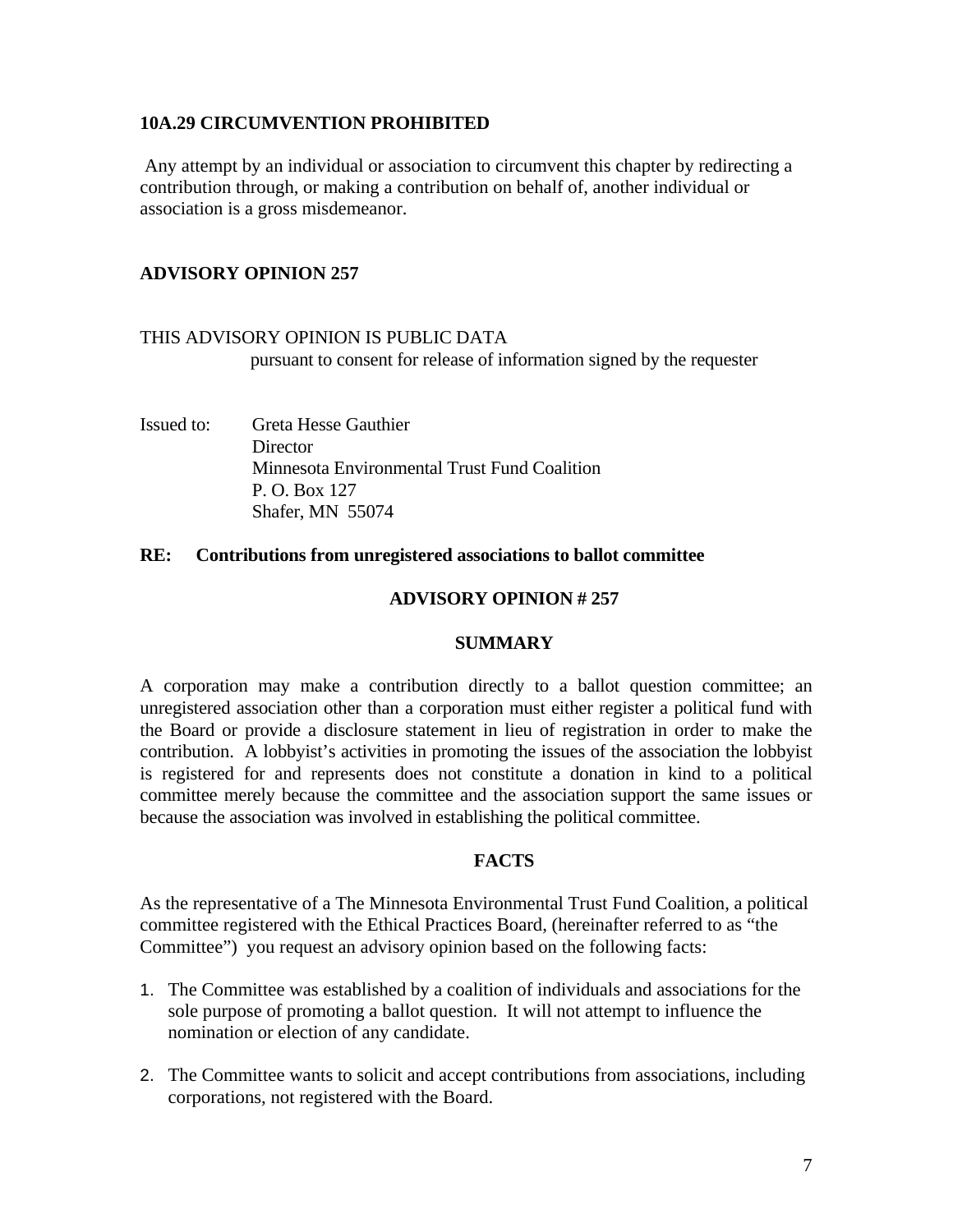- 3. Some members of the coalition which established the Committee are also lobbyist principals with legislative agendas of their own. In some cases, these individual coalition members may lobby for the ballot question as a part of their own agendas.
- 4. When coalition members use their own lobbyists to promote the ballot question, they will be doing so on their own behalf; not on behalf of the Committee. In these cases the lobbyists will register and report to the Board based on the coalition member they represent.
- 5. The Committee wants comply with all of the provisions of Minnesota Statutes, chapter 10A, when it accepts contributions or engages in its other activities.

## **ISSUE ONE**

What requirements must be met under Minnesota Statutes, chapter 10A, for a corporation to make, and for the Committee to accept, a contribution of more than \$100?

## **OPINION**

Minnesota Statutes, chapter 10A, imposes no requirements on a corporation making a contribution to the Committee. The Committee is required to keep records and report the contribution in the same way it records and reports all other contributions received.

The Committee was established and registered as a "political committee", which is "any association . . . whose major purpose is to influence the nomination or election of a candidate or promote or defeat a ballot question". Minn. Stat. § 10A.01, subd. 15. The Committee, which will not seek to influence the nomination or election of any candidate, is commonly referred to as a "ballot question committee".

Chapter 10A also recognizes "unregistered associations", which are groups or entities which are not political committees or political funds registered with the Board. Corporations are a particular type of unregistered association.

Generally, the treasurer of a political committee may not accept a contribution of more than \$100 from an unregistered association without receiving a prescribed additional disclosure statement at the same time. Minn. Stat. § 10A.22, subd. 7.

Donors are also restricted by a provision that no association other than a political committee may make contributions of more than \$100 in any one year unless the transfer is made from a political fund registered with the Board. Minn. Stat. § 10A.12, subd. 1.

While corporations may not make contributions to influence the nomination or election of candidates, Minn. Stat., Chapter 211B includes specific provisions related to corporate contributions to promote or defeat ballot questions. The Chapter 10A requirements for corporate contributions to ballot question committees must be determined in the context of the relevant Chapter 10A provisions, but also in the context of the statute granting corporations the right to participate in ballot question activities. Minn. Stat. § 211B.15, subd. 4, provides that: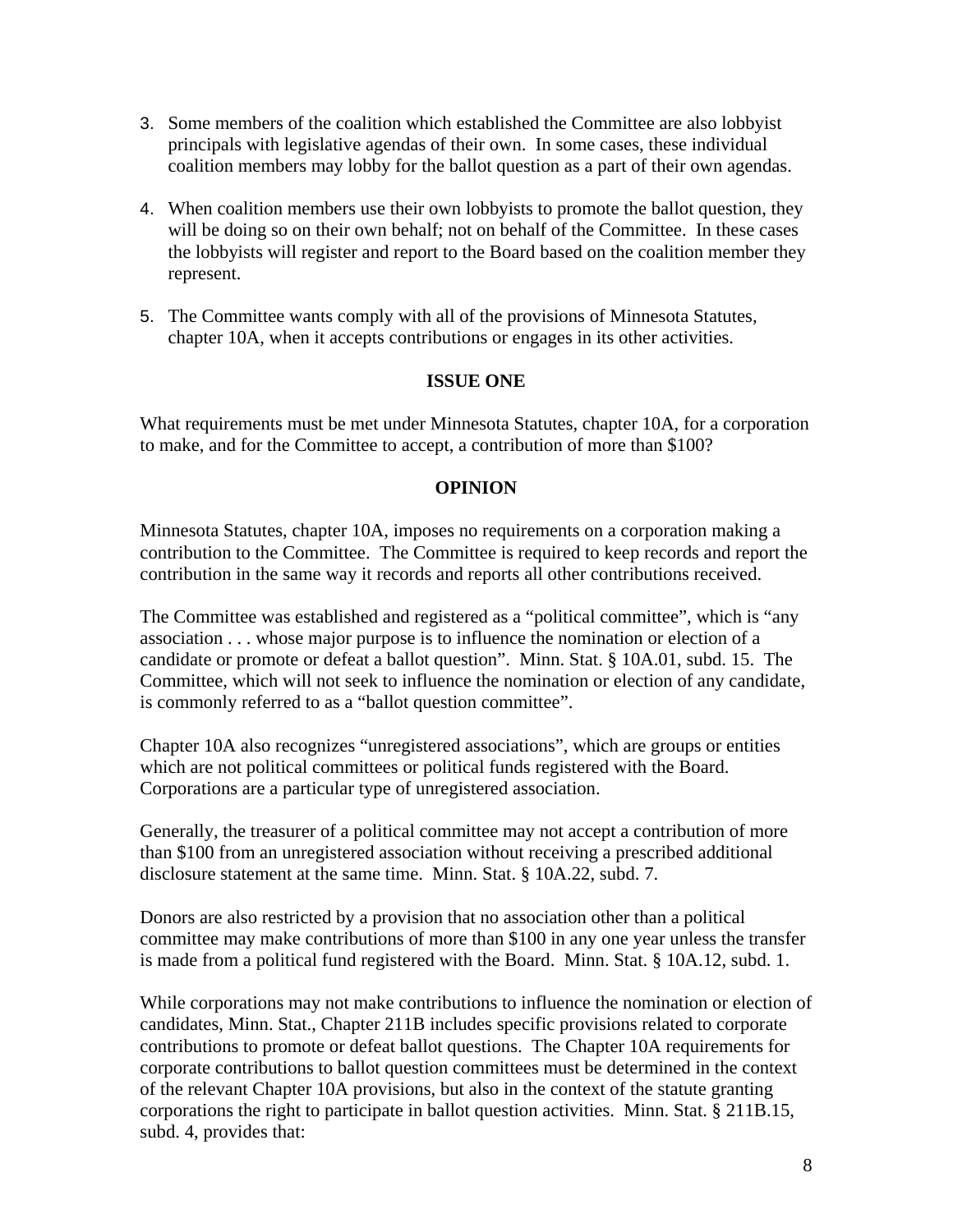"A corporation may make contributions or expenditures to promote or defeat a ballot question, to qualify a question for placement on the ballot unless otherwise prohibited by law, or to express its views on issues of public concern. A corporation may not make a contribution to a candidate for nomination, election, or appointment to a political office or to a committee organized wholly or partly to promote or defeat a candidate."

While Chapter 211B is not within the jurisdiction of the Board to interpret, we must acknowledge its provisions when they bear on the interpretation of Chapter 10A, for which we are responsible.

We believe that the specific grant of authority to make contributions to promote or defeat ballot questions provided in Chapter 211B is irreconcilable with, and therefore supersedes, the Chapter 10A restrictions otherwise imposed on contributions from unregistered associations. Thus, a corporation may make a contribution directly to a ballot question committee free of any restriction found in Chapter 10A.

The Board first adopted this position in 1980 when it issued advisory opinion #73. In that opinion, the Board said:

 "A corporation may spend money to promote or defeat ballot questions either by registering its own political fund or by contributing to an already registered political fund . . .".

The Board sees no reason to deviate from its prior opinion. While opinion #73 dealt with contributions from a corporation to a political fund, we see no basis for a different rule relating to contributions to a political committee, as is the case considered in this opinion.

The Board notes, as did the Board in 1980, that the receiving committee will report the contribution and all expenditures resulting from it. We also note that the committee under consideration in this opinion will limit its activities to the ballot question. This restriction eliminates the possibility of a violation of the §211B.15 prohibition on corporate contributions to mixed purpose committees.

#### **ISSUE TWO**

What are the Minnesota Statutes, chapter 10A, requirements for an unregistered association other than a corporation to make a contribution of more than \$100 to the Committee?

#### **OPINION**

An unregistered association, other than a corporation, which wishes to make a contribution of more than \$100 to a ballot question committee must either (1) register a political fund with the Board and make the contribution through the political fund or (2) provide a disclosure statement with the contribution pursuant to Minn. Stat. § 10A.22, subd. 7, and the requirements set forth under Issue Three of this opinion. Whether both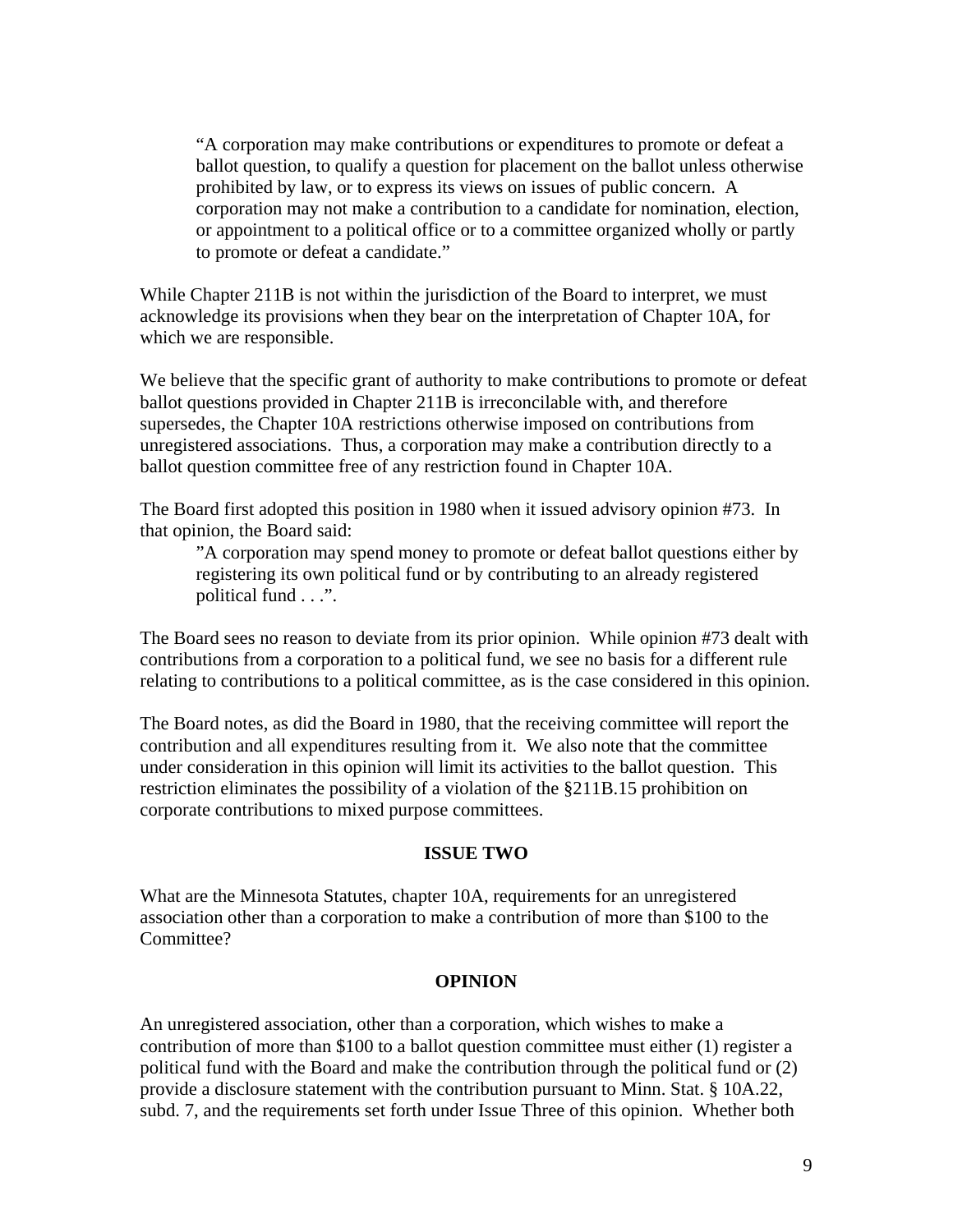options are available to a particular association depends on the sources of funds from which the association intends to make the contribution.

Only corporations benefit from the specific Chapter 211B authorization of ballot question contributions. Therefore, we must independently examine the requirements of Chapter 10A as they relate to non-corporate unregistered associations.

We first consider the unregistered association which intends to make contributions from membership fees or dues. Such an association may register a political fund of its own, directly transfer membership fees or dues to its fund under Minn. Stat. § 10A.12, subd. 5, and then make contributions from the fund. By registering a political fund, the association removes its political activities from those of an unregistered association and must comply with the requirements imposed on all political funds. This option is only available for the transfer of membership fees and dues, and only for the transfer of those moneys to the association's own political fund.

An unregistered association may also make a contribution to the Committee if it meets the disclosure statement requirements of Minn. Stat. § 10A.22, subd. 7. This is the only option available for an unregistered association which intends to make contributions from association receipts from other than membership fees or dues. This option is also available to associations that wish to make contributions from membership fees or dues without registering a political fund. Minn. Stat. § 10A.22, subd. 7.

To comply with the §10A.22 disclosure statement requirement, a statement meeting the requirements described in Issue Three of this opinion must be provided by the contributing association at the time the contribution is made. The receiving committee is required to file copies of each disclosure statement with its Report of Receipts and Expenditures for the period during which the contribution was received.

We finally note that any association which accepts contributions of more than \$100 to promote or defeat a ballot question must register as a political committee or must register a political fund as a result of accepting the contributions. See Minn. Stat. § 10A.01, subds. 15 and 16, and § 10A.14. For that reason, any contribution of more than \$100 to your committee from an association specifically raising money for the ballot question must come from a registered political committee or political fund.

#### **ISSUE THREE**

What must be disclosed in a statement given with a contribution by an unregistered association under Minn. Stat. § 10A.22, subd. 7, and what time period must the disclosure statement cover?

#### **OPINION**

Minn. Stat. § 10A.22, subd. 7, requires a statement which meets the disclosure and reporting period requirements of Minn. Stat. § 10A.20. The statement must be certified as true and correct by an officer of the contributing association and must cover the period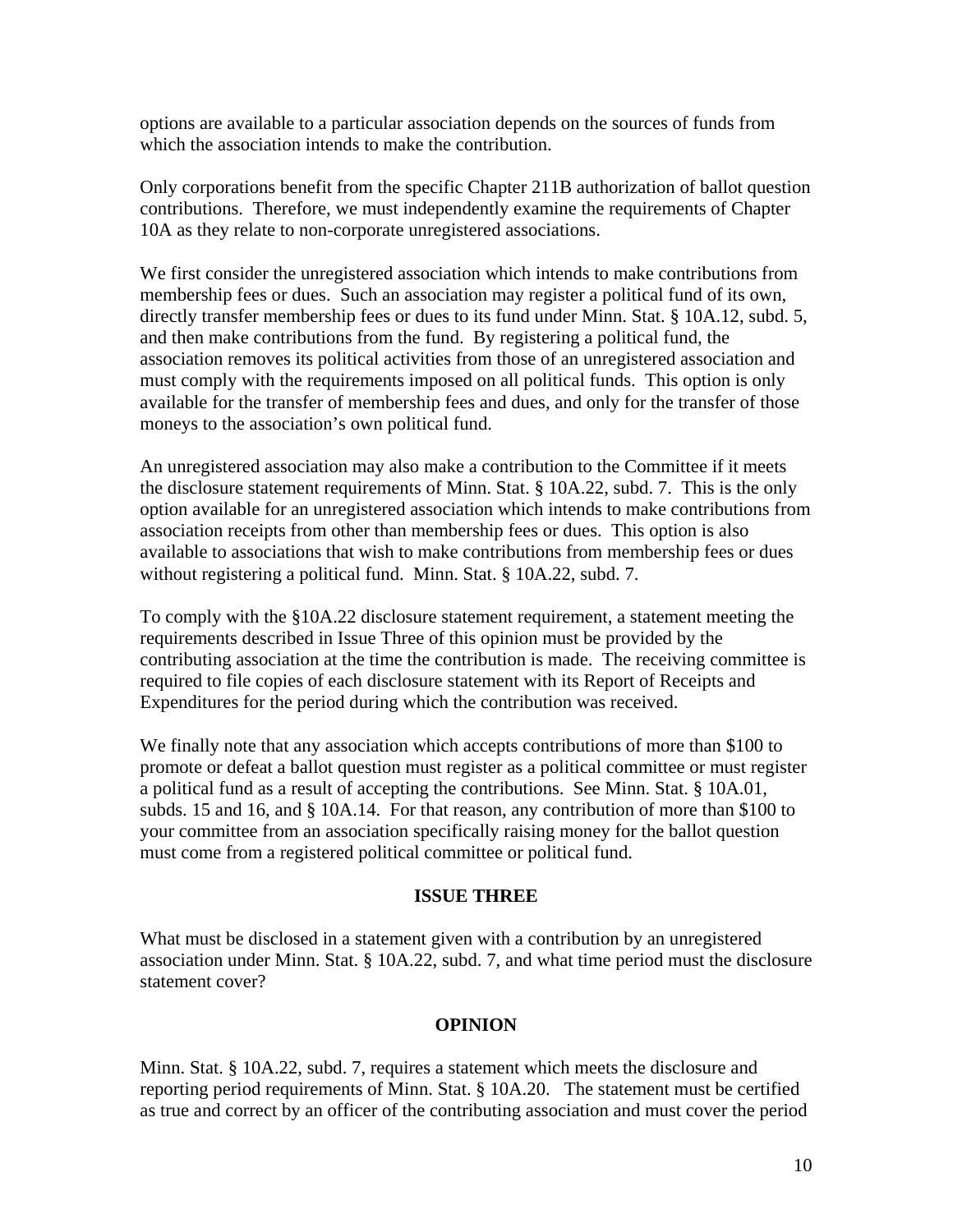from 30 days preceding the contribution, or from the beginning of the reporting period during which the contribution is made, whichever is longer.

We have previously noted in this opinion that if an association raises more than \$100 to influence the nomination or election of a candidate as defined in Minnesota Statutes, chapter 10A, or to promote or defeat a Minnesota ballot question, it is subject to independent requirements that it register with the Board. Thus the procedure described in Minn. Stat. § 10A.22, subd. 7, and in this opinion, is not available to such an association.

For those associations whose major purpose is to influence nominations or elections at the local level, in other states, or at the federal level, all of the information specified in Minn. Stat. § 10A.20 must be provided on the disclosure statement. Examples of associations included in this group are political action committees or campaign committees involved in local, non-Minnesota, or federal elections . These associations may meet the disclosure requirement by completing the form which the Board provides to its registered political committees.

For unregistered associations for which political activity is not a major purpose, the disclosure requirements of Minn. Stat. § 10A.20 are not as readily applied. These associations consist primarily of unincorporated businesses which want to make limited contributions under Minn. Stat. § 10A.22, subd. 7 from their regular operating income.

The Board does not believe that the disclosure requirements applicable to this limited group of associations should be so burdensome that they become a virtual prohibition on the contributions permitted under Minn. Stat. § 10A.22, subd. 7. The Board will require all disclosure which will help inform the public about the campaign finance aspects of the contribution, but not that which is irrelevant to campaign finance and delves into the private transactions of the association.

Therefore, we set forth below the requirements for a disclosure statement to be provided by an unregistered association which does not have as a major purpose influencing political nominations or elections or promoting or defeating ballot questions and which is making its contribution solely from income derived in the ordinary course of its business. These requirements are not applicable to associations outside of this limited scope.

For such unregistered associations, the Minn. Stat. § 10A.22, subd. 7, statement must include:

- 1. The complete legal name of the contributing association and its full business address;
- 2. The name and address of the individual who authorized the contribution;
- 3. The name and address of each political committee or political fund to which a contribution has been made within the year, together with the amount and date of each transfer;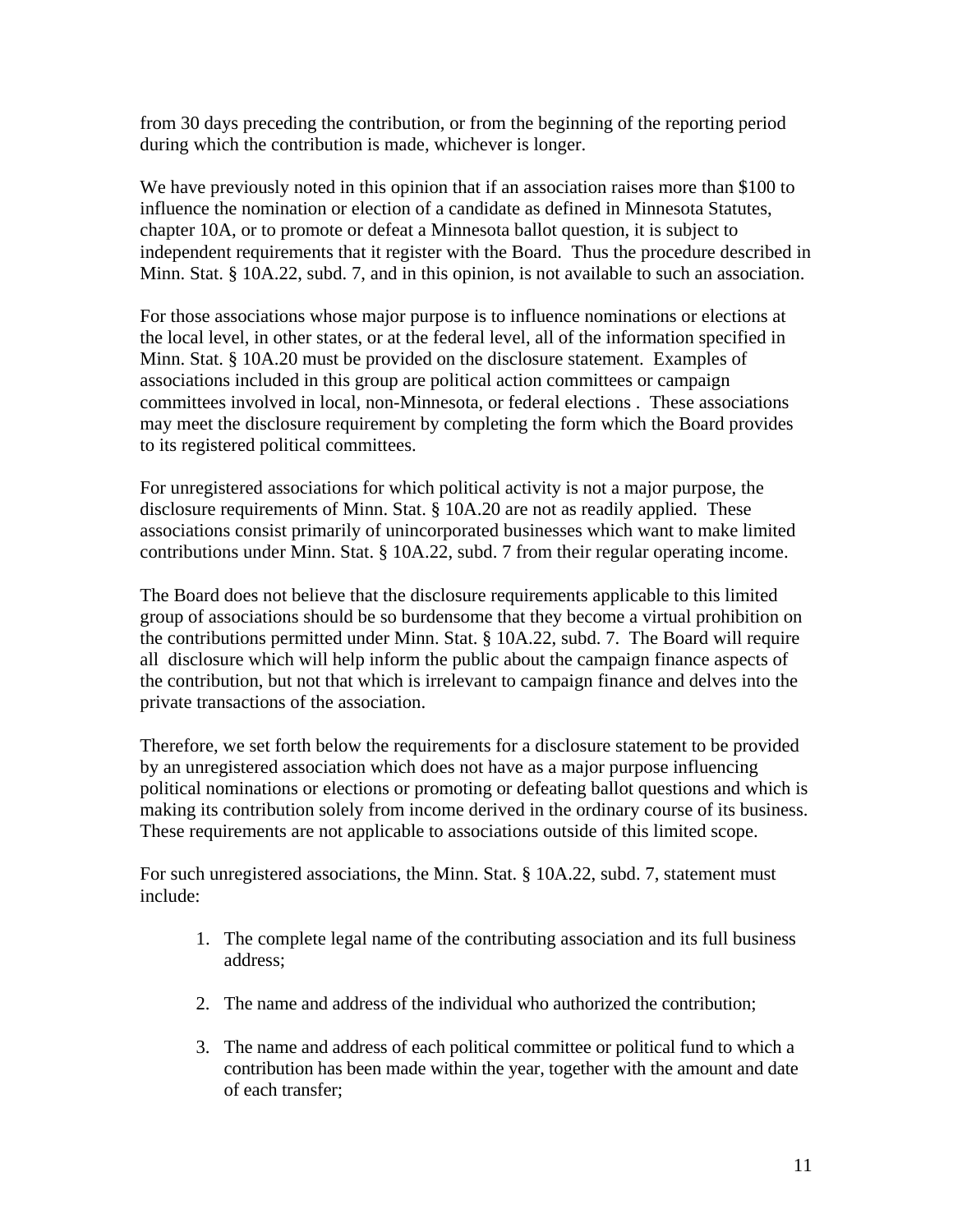- 4. The sum of all such transfers made during the year through the date of the statement;
- 5. The name and address of the individual who certifies the statement to be true and correct.

## **ISSUE FOUR**

Is there any difference in the requirements if the unregistered association makes its contribution by means of a donation in kind?

## **OPINION**

No, the requirements stated above apply to all contributions including donations in kind.

### **ISSUE FIVE**

Is there a limit to the number of times an unregistered association may make a contribution to a single committee using the Minn. Stat. § 10A.22, subd. 7, disclosure statement procedure?

## **OPINION**

No. While the disclosure statement procedure limits contributions to three separate political committees or political funds during a year, it does not limit the number of contributions to each of those three entities. A new disclosure statement must be provided with each separate contribution made.

## **ISSUE SIX**

May a political subdivision, including a local unit of government, make a contribution to the Committee, and may the Committee accept that contribution?

## **OPINION**

Minnesota Statutes, chapter 10A, does not prohibit contributions by political subdivisions to political committees registered with the Board. However, the Board is not able to advise you or a political subdivision with regard to the many other statutes, charters, or regulations which may limit the political subdivision's activities. A political subdivision intending to make a contribution to the Committee is advised to consult with its own legal advisors.

If a political subdivision determines that it may make a contribution to the Committee, it must provide the same statement with the contribution that an unregistered association would be required to provide.